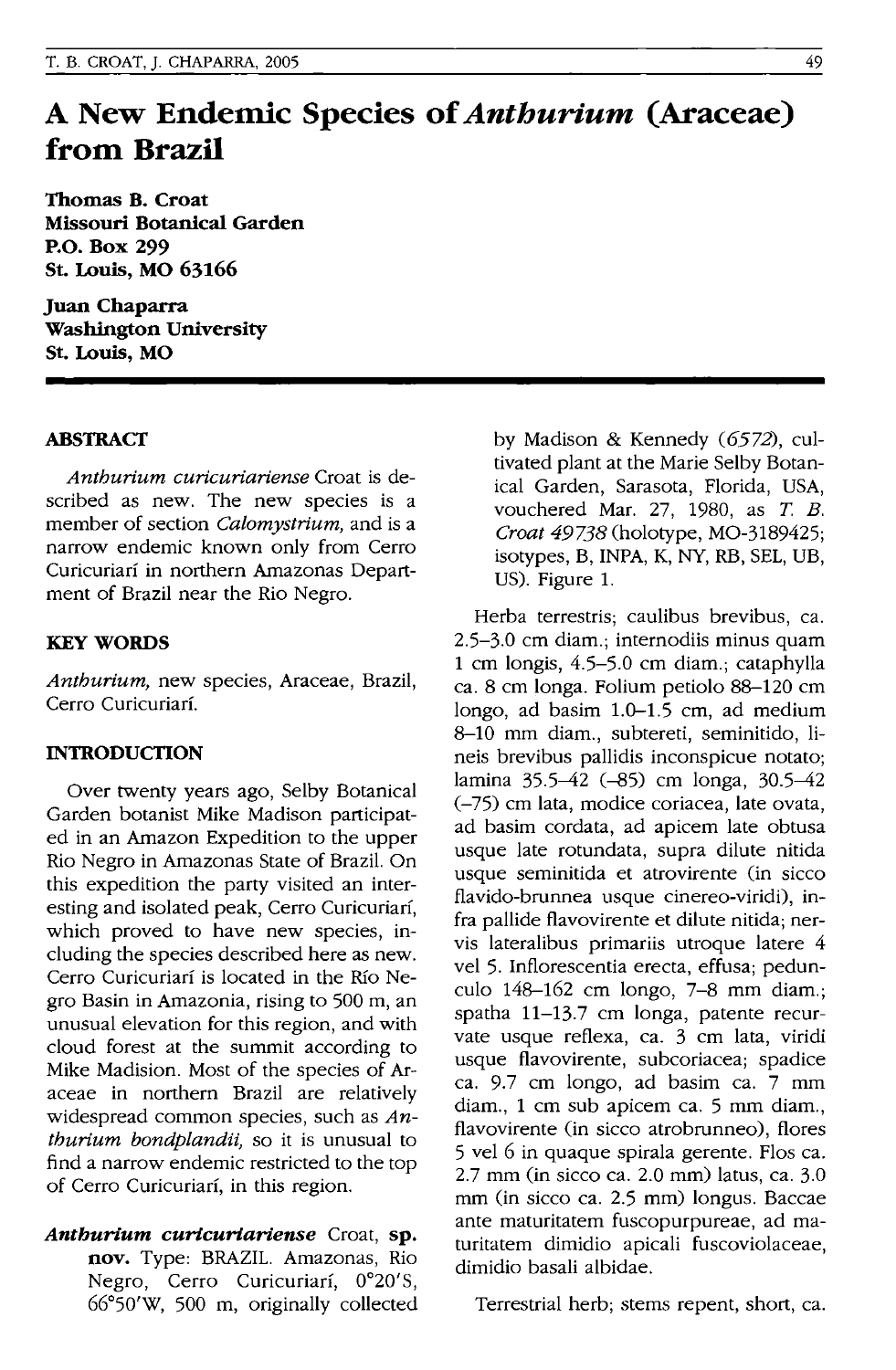

Fig. 1. Anthurium curicuriariense Croat. A. Habit. B. Leaf. C. Cataphylls. D. Leaf with inflorescence. E. Close-up of spadix. A, B, D. Madison & Kennedy 6572 SEL 78-2125. C, E. Ingram 1223.